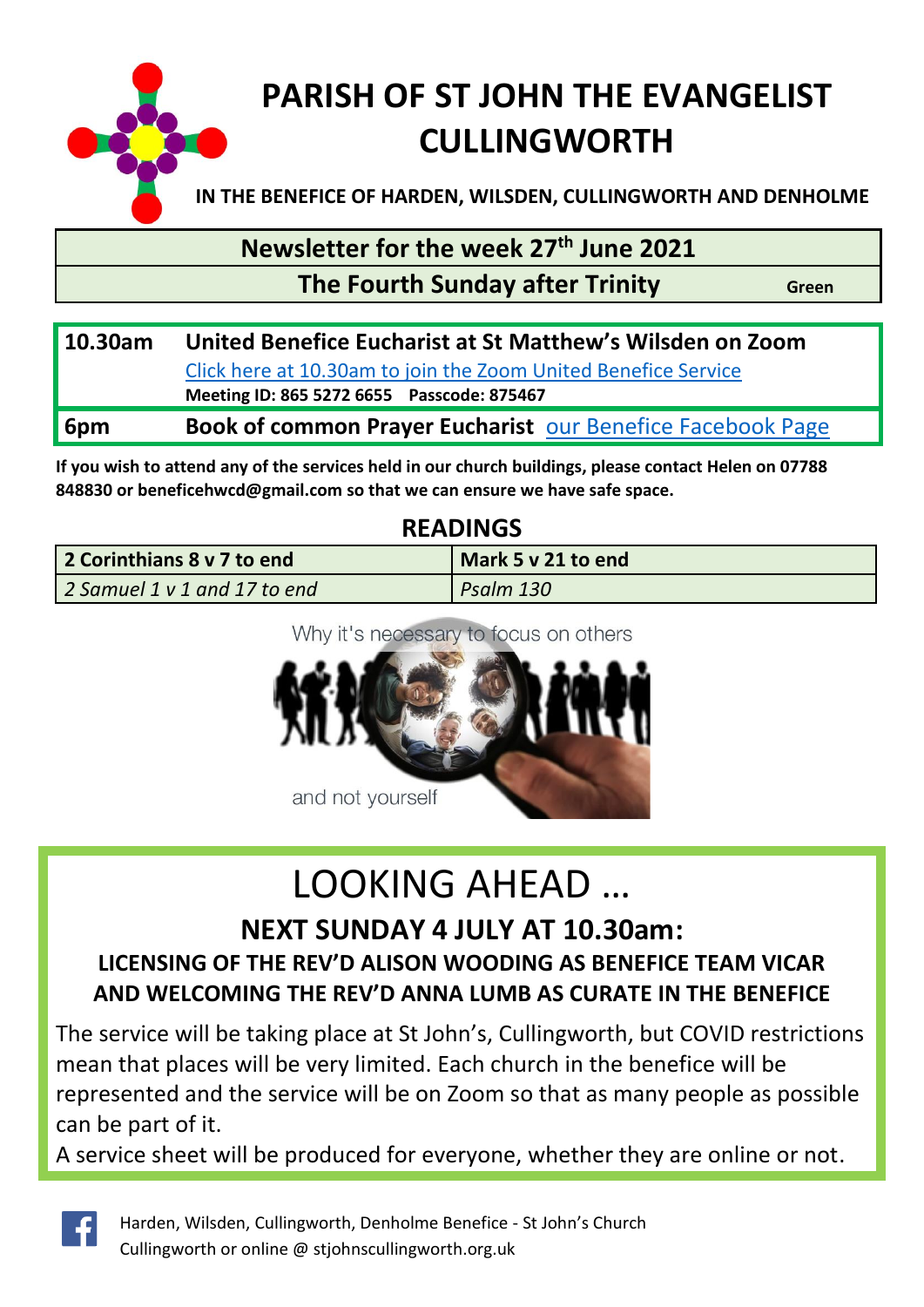#### **Join in our Daily Prayers on the [Benefice Facebook Page](https://www.facebook.com/Harden-Wilsden-Cullingworth-Denholme-Benefice) 8am Morning Prayer 5pm Evening Prayer 9pm Night Prayer**







#### **ACTIVITIES**

 **BENEFICE COFFEE MORNING**



Join us on Wednesday mornings at 11am on Zoom for a coffee and chat. It is a great gathering in the middle of the week. Come along and enjoy a bit of fellowship and friendship with a cuppa.

[Bring a cup of coffee and click here on Wednesday at 11am to join the Benefice Zoom Coffee Morning](https://us02web.zoom.us/j/85814555339?pwd=T2tVcDBuNGxUUDVoSXVUa25IOGJvdz09) Meeting ID: 858 1455 5339 Passcode: 547910

## **THURSDAY PRAYERS**

There will be no Zoom Prayers on Thursday morning for the next few weeks as Richard is undertaking some training on a Thursday morning.

## **Thursday 29th June at 7.30pm**

The Church Warden Visitation service where Churchwardens from Aire & Worth Deanery are sworn into their new role by the Archdeacon takes place on Zoom. All are invited to attend. Join Zoom Meeting

<https://us02web.zoom.us/j/87657170697?pwd=eWhteGxFbGUwajRFRDRsMUptMURxUT09> Meeting ID: 876 5717 0697 Passcode: 408191

## **SPECIAL QUIZ NIGHT TO WELCOME ANNA & ALISON!**

Sadly, because of the Covid restrictions we are not able to have a social gathering after the service on 4 July. But we will have a special one-off Zoom Quiz on Tuesday 6 July from 7pm to 8pm. Anna and Alison will be there, and it will be a chance to say hello! Make it a date for your diary!!

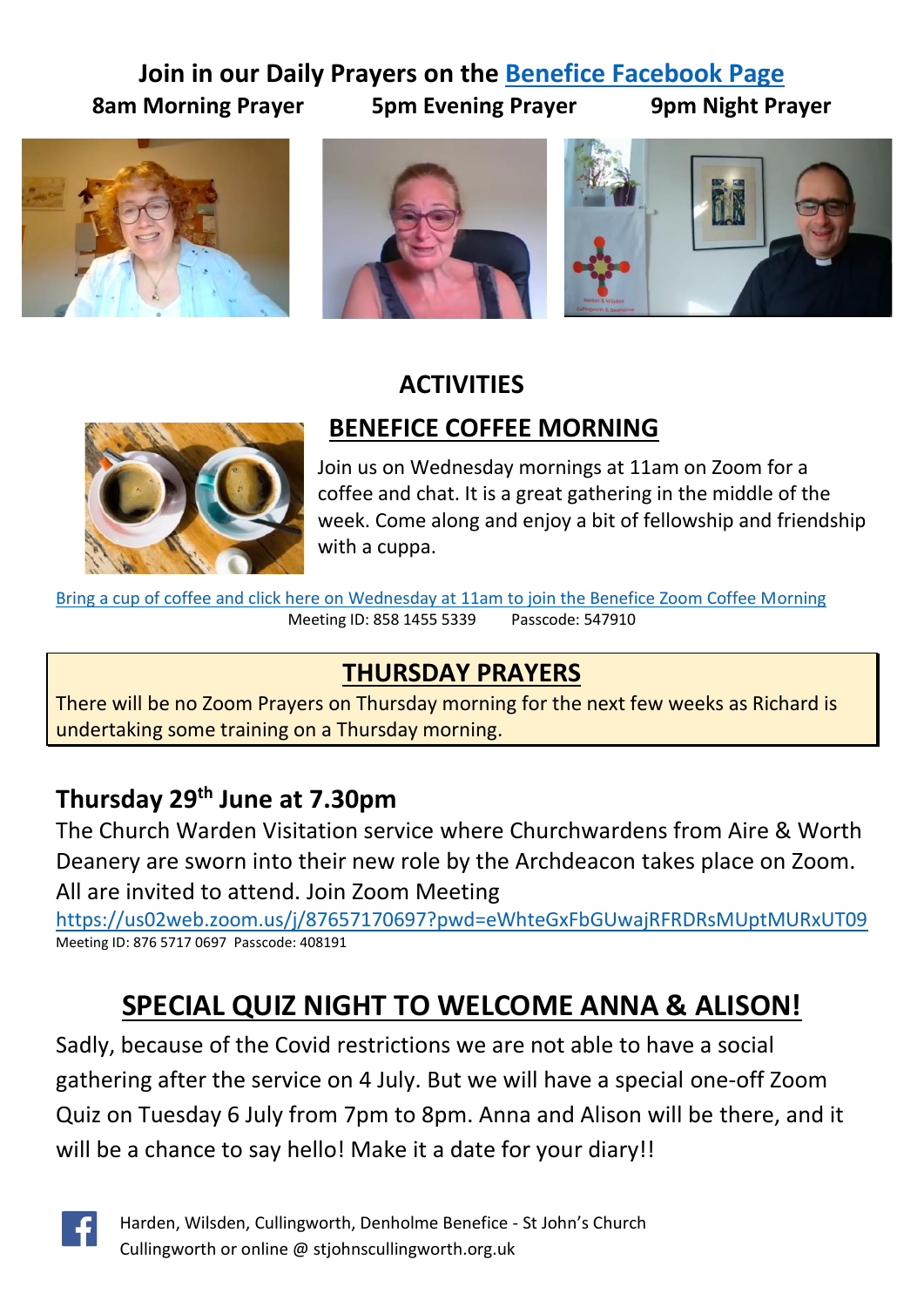#### **FUNDRAISING**

#### **CHARITY OF THE MONTH – CHRISTIANS AGAINST POVERTY**

Money donated during May will support the work of **Christians Against Poverty** (CAP) provides free debt help and local community groups across the UK. Their free services, run with local churches, provide practical and emotional support, and show people that there is always hope. If you wish to donate, please make this to St Johns PCC (details below) add your surname and CAP as the reference. Please support this fantastic charity.

## **THANK YOU!**

We are grateful to all those who continue to support the church financially. If you find that you have a little extra income and would be able to increase your giving at this time it would help our financial situation enormously.

## **Donations or Regular Giving may be done by sending your gift to**

PCC of Cullingworth Parish Sort Code 20-45-14 account number 60703532. Please include your name as a reference, so we can thank you.



**You can scan this code to give a donation through "Give a Little"**

## easyfundraising feel good shopping

#### **EASY FUNDRAISING FOR YOUR ON-LINE PURCHASES**

If you register with easyfundraising.org.uk and state cause as Cullingworth St. John the Evangelist we at Church receive a % of what you spend.

#### **Neighbourhood Support Services**

For Cullingworth the Village Hall is the contact point and to access the service phone the Bradford Met Centre 20 01274 431000.

If you know of people who need food, we are an issuing agency for the Bingley Food Bank. If you need a food voucher, please contact:

Richard (01535 273758) or Helen (07788 848830)

If you are struggling with payment for utilities such as gas, electricity, and water, please contact your supplier in the first instance. Many have schemes in place for assistance. Yorkshire Water for instance has more than six different support pathways which provide both short- and long-term financial help to those struggling to keep up with payments.